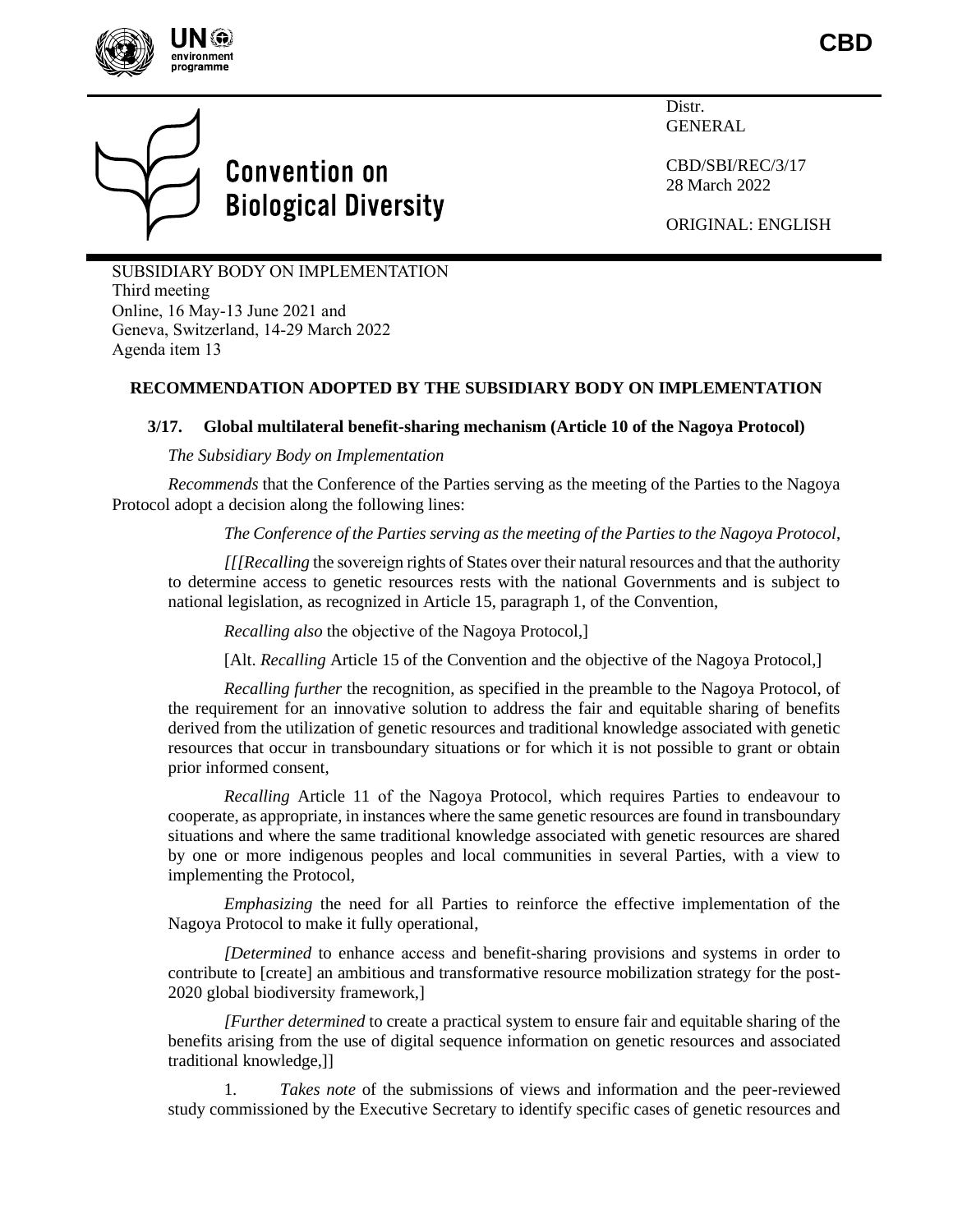traditional knowledge associated with genetic resources that occur in transboundary situations or for which it is not possible to grant or obtain prior informed consent;<sup>1</sup>

[2. *Also notes* possible weaknesses in multilateral systems;]

*Option 1*

[3. *Considers*the cases identified in the submissions as well as the peer reviewed study [instructive] on the need for a global multilateral benefit-sharing mechanism and [in revealing potential] the limitations [or challenges] of the bilateral approach under the Nagoya Protocol, in particular regarding efficiency, practicability, feasibility and effectiveness [and decides to proceed to explore potential modalities of a global multilateral benefit-sharing mechanism];]

## *Option 2*

[3. *Considers*the cases identified in the submissions as well as the peer reviewed study provide information on cases, which, however, do not justify the need for a global multilateral benefit-sharing mechanism under Article 10 of the Nagoya Protocol;

3 *bis*. *Considers also* that the process has generated views on the potential limitations or challenges of the bilateral approach under the Nagoya Protocol, in particular regarding efficiency, practicability, feasibility and effectiveness, that merit further discussion [under the Nagoya Protocol][taking into account Articles 4(4), 11, and discussions at other related fora][, this limitation could be addressed through a multilateral approach;]

[4. *Considers further* that an evaluation of these potential limitations or challenges based on concrete cases will be needed to explore the underlying causes, [including questions on the scope of the Nagoya Protocol,] the lack of capacity to implement the bilateral approach, or any other factor, and to explore how these limitations and challenges could be addressed, including through transboundary cooperation as well as with a multilateral approach;]

[4 *alt*. *Considers further* that an evaluation of potential modalities for a multilateral approach to address the fair and equitable sharing of benefits derived from the utilization of genetic resources and traditional knowledge associated with genetic resources that occur in transboundary situations or for which it is not possible to grant or obtain prior informed consent, as well as for transboundary cooperation that is needed to address the potential limitations or challenges based on concrete cases;]

[5. *Invites* Parties, other Governments, indigenous peoples and local communities, relevant stakeholders and organizations to submit to the Executive Secretary views and information on [possible modalities of a multilateral benefit-sharing mechanism, including options for modes of participation, sharing of benefits and governance as well as options for cooperation to address instances described in Article 11 of the Nagoya Protocol][potential limitations or challenges of the bilateral approach based on concrete cases, on potential underlying causes, and on how these limitations and challenges could be addressed, including through transboundary cooperation as well as with a multilateral approach;]]

[6. *Decides* to establish an ad hoc technical expert group, with the terms of reference set out in the annex to the present decision;]

[6 *alt*. *Decides*, in the exercise of their sovereign rights over genetic resources, to establish a multilateral benefit-sharing mechanism, to operate as follows:

(a) Each developed country Party shall, in accordance with Articles 20 and 15.7 of the Convention, take legislative, administrative or policy measures, as appropriate, to ensure that 1 per cent of the retail price of all commercial income resulting from all utilization of genetic resources, traditional knowledge associated with genetic resources or digital sequence information on genetic

<sup>1</sup> CBD/SBI/3/15/Add.1.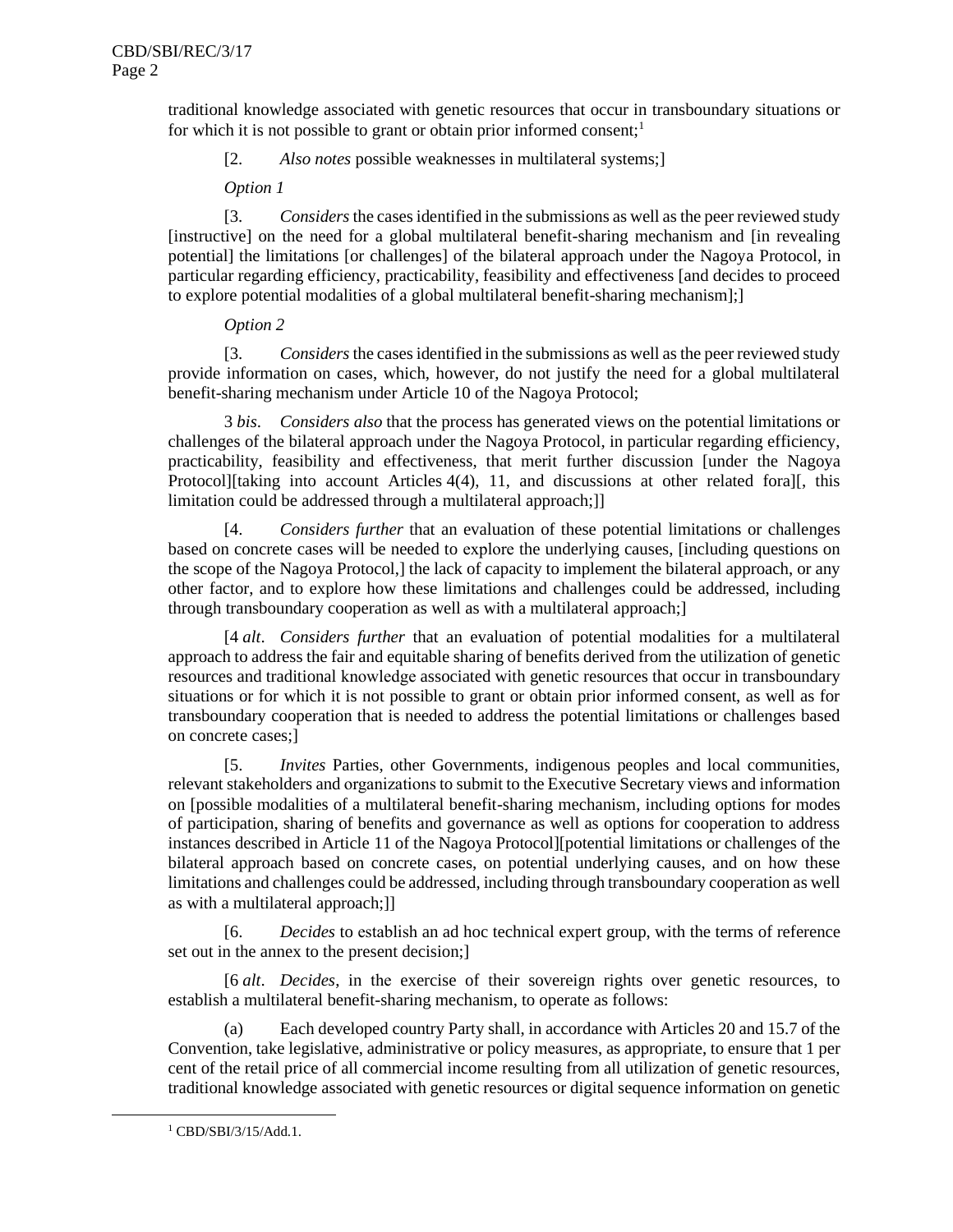resources is shared through the multilateral benefit-sharing mechanism to support the conservation and sustainable use of biological diversity, unless such benefits are otherwise being shared on mutually agreed terms established under the bilateral system;

(b) All monetary benefits shared under the multilateral benefit-sharing mechanism shall be deposited in a global biodiversity fund operated by the Global Environment Facility, as the financial mechanism of the Convention, and this global fund shall also be open for voluntary contributions from all sources;

(c) The global biodiversity fund shall be used, in an open, competitive, project-based manner, to support on the ground activities aimed at the conservation of biological diversity and the sustainable use of its components, in line with the ecosystem-based approach, caried out by indigenous peoples, local communities and others, in pursuit of spending priorities identified from time to time by the Intergovernmental Science-Policy Platform on Biodiversity and Ecosystem Services through scientific assessments;]

[7. *Requests* the Subsidiary Body on Implementation to consider the report of the ad hoc technical expert group referred to in paragraph 6 above and make recommendations to the Conference of the Parties serving as the meeting of the Parties to the Nagoya Protocol, for consideration at its fifth meeting;]

[8. *Requests* the Executive Secretary to facilitate the work of the ad hoc technical expert group referred to in paragraph 6 by, among other things:

(a) Preparing a synthesis of the views and information referred to in paragraph 5 above;

(b) Establishing an online forum to consider the synthesis of the views and information referred to above;

(c) Preparing a summary report on the outcomes of the online forum and submitting it to the ad hoc technical expert group.]

[8 *alt*. *Requests* the Executive Secretary, in consultation with all Parties and the Global Environment Facility, to prepare options for national legislative, administrative or policy measures to implement the multilateral benefit-sharing system and to report back to the Conference of the Parties at its sixteenth meeting.]

#### [*Annex*

### **TERMS OF REFERENCE OF THE AD HOC TECHNICAL EXPERT GROUP**

1. The Ad Hoc Technical Expert Group shall [consider possible modalities of a multilateral benefit-sharing mechanism of Article 10 of the Nagoya Protocol][evaluate potential limitations or challenges of the bilateral approach to access and benefit-sharing, including their underlying causes and how these limitations and challenges could be addressed, including through transboundary cooperation as well as with a multilateral approach,] taking into account the synthesis of views and information and the outcomes of the online forum;

[2. The Ad Hoc Technical Expert Group shall also identify options for modes of participation in the mechanism, sharing of benefits and governance as well as options for cooperation to address instances described in Article 11 of the Nagoya Protocol;]

3. The Ad Hoc Technical Expert Group shall:

(a) Meet, subject to the availability of financial resources, at least once prior to the fourth meeting of the Subsidiary Body on Implementation;